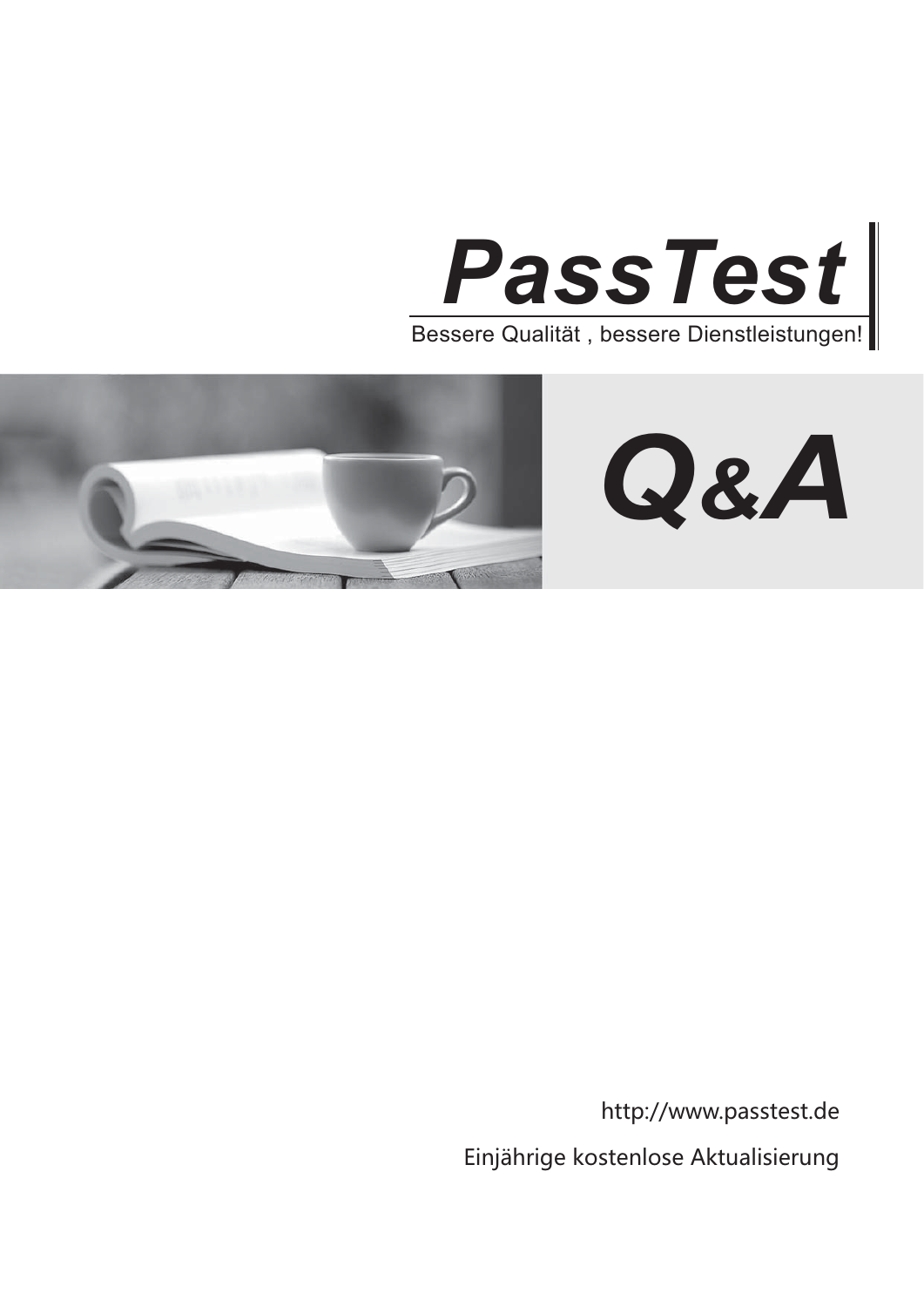# **Exam** : **000-978**

**Title** : Power Systems with POWER7 & IBM i Sales Skills - V1

## **Version** : Demo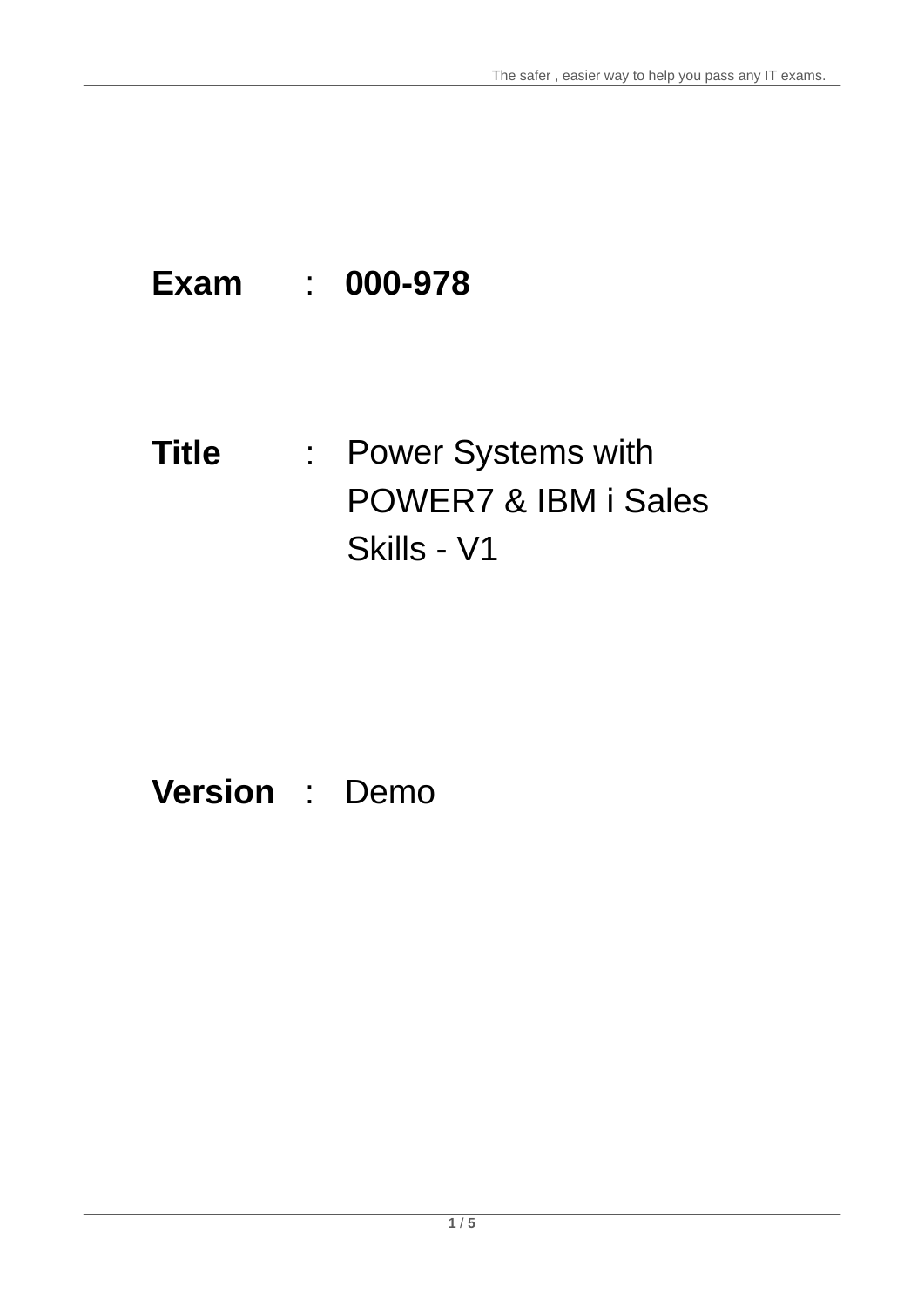1.Which IBM external storage subsystem model can be natively attached to an IBM i partition?

- A. DS8000
- B. DS5500
- C. DS4500
- D. DS4700
- **Answer:** A

2.Which of the following describes IBM i DB2 reliability.?

A. DB2 is integrated throughout IBM i which results in a more dependable system.

B. DB2 Enterprise Edition for IBM i contains programming interfaces designed to prevent data and hardware error conflicts.

C. The simplified database design of DB2 on IBM i creates seamless compatibility between table data and hardware technology.

D. DB2 within IBM i uses referential integrity to prevent incomplete database transactions, resulting in a high degree of database stability.

## **Answer:** A

3.A customer is replacing their current system running 5250 applications with a Power 750. They also intend to implement a WebSphere solution but are undecided whether to run it on Power or x86.Which of the following favors running WebSphere on Power instead of on x86?

A. The Power 750 can run Windows under PowerVM.

B. The lower Total Cost of Ownership of IBM i Standard Edition.

C. WebSphere Application Server is included with IBM i Enterprise Edition.

D. WebSphere on Power provides greater functionality than WebSphere on x86

## **Answer:** C

4.A prospective customer has heard that IBM i on Power reduces systems administration resource requirements. The prospect currently uses Windows to run their business.Which of the following explains lower systems administration requirements?

A. IBM i includes Smart Analytics which provides physical and virtual systems management capability.

B. IBM i provides a single management interface for automating storage, network, backups and many administrator tasks.

C. Power Systems hardware built for IBM i simplifies operations by creating a highly self managed and self healing ecosystem.

D. IBM i includes Systems Director Express Edition which provides an intuitive operations and systems console and performs most functions normally required by a system administrator.

## **Answer:** B

5.A client is looking for ways to simplify the management of disk space on their x86 file server. They have available disk space on their Power 520 and would like to understand the advantages of using this space and IBM i to help solve this problem.Which of the following optimization features of IBM i will address these issues?

A. Single consistent system-wide interface

B. Integrated Systems Director and iSeries Navigator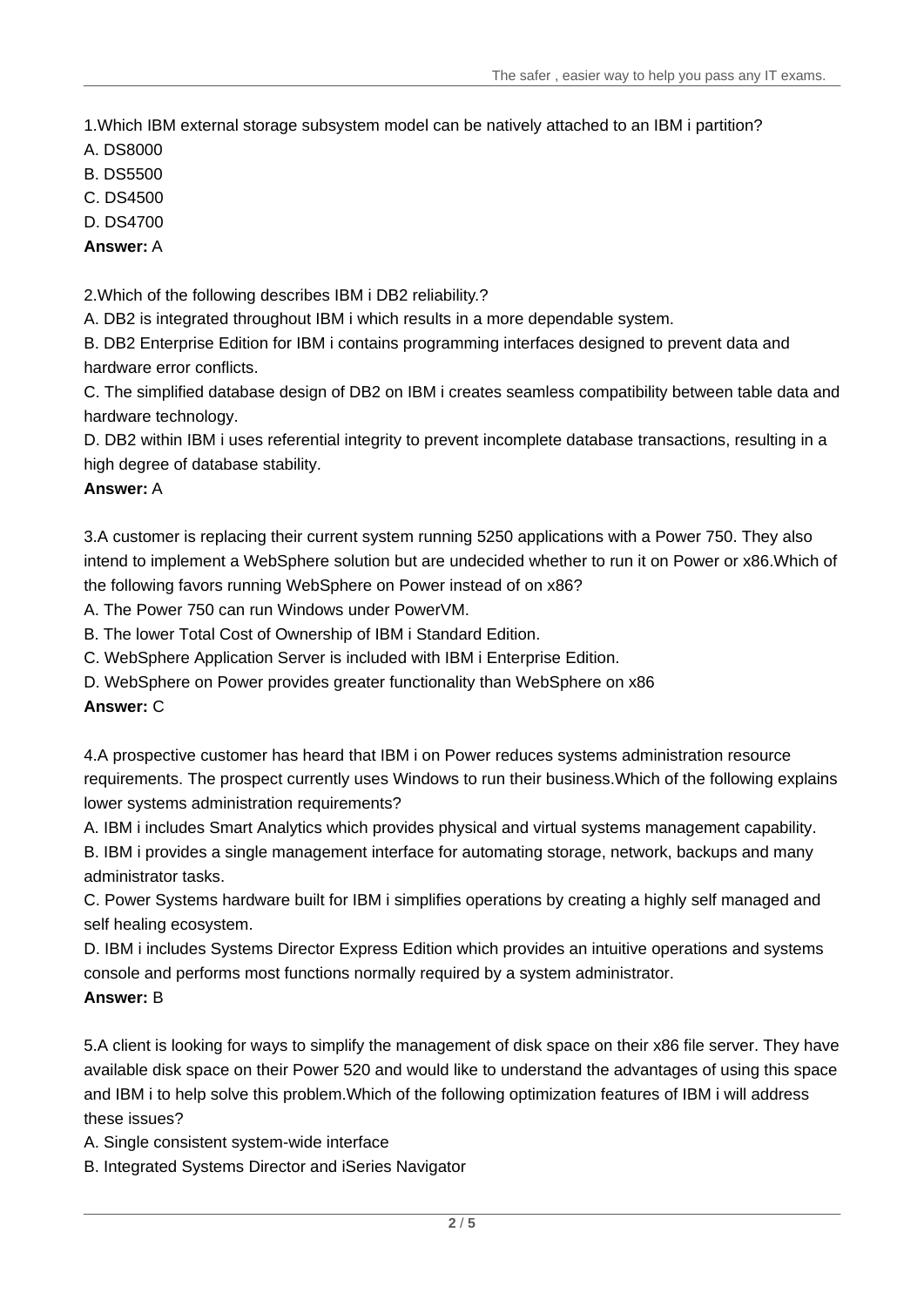- C. Shared folders and virtual disk using iSCSI connectivity
- D. Dynamic management of files, programs, and space allocation

## **Answer:** D

6.A CFO has requested a proposal for a database solution. The environment currently includes several Dell servers which require constant manipulation of the data and the Oracle database software.What part of a Power Systems solution addresses the customer pain point?

- A. IBM i automates storage management.
- B. Business Analytics enables easier data manipulation.
- C. Power Turbo Mode provides lowers database licensing cost.
- D. Capacity Upgrade on Demand enables dynamic addition of processors.

#### **Answer:** A

7.A customer is investigating a new ERP application. It can run under Windows or IBM i. The customer believes that IBM i is much more expensive than x86 with Windows.What advantages should be emphasized to this customer?

A. The IBM i Express Edition allows applications to run with less overhead.The hardware is better utilized due to superior virtualization.

B. The application can run on Windows servers and the database under IBM i.Systems Director will manage this environment with less staff.

C. The TCA of POWER7 is significantly lower than previous POWER technologies.Windows will run in an LPAR.Systems Director will manage this environment with less staff.

D. The TCA of POWER7 is significantly lower than previous POWER technologies.The hardware is better utilized due to superior virtualization and requires less staff to manage.

#### **Answer:** D

8.Which IBM i Edition only adds DB2 for systems with processor-based pricing?

- A. Basic
- B. Express
- C. Standard
- D. Enterprise
- **Answer:** C

9.A customer wants to consolidate 2 older iSeries systems and 10 older pSeries systems on to a Power 750 with 6 active cores. What is required to create multiple Logical Partitions (LPARs)?

- A. Purchase PowerVM Standard Edition for the entire system.
- B. Purchase PowerVM Enterprise Edition for the entire system.
- C. Use the integrated function of IBM i to create all of the LPARs.
- D. Purchase PowerVM only for the cores that will have more than one LPAR.

#### **Answer:** A

10.A POWER5 customer plans to install a new Power Systems server due to slow system response time. The user would like to keep their current IBM Licensed Program Products (LPPs).What options are available to this customer?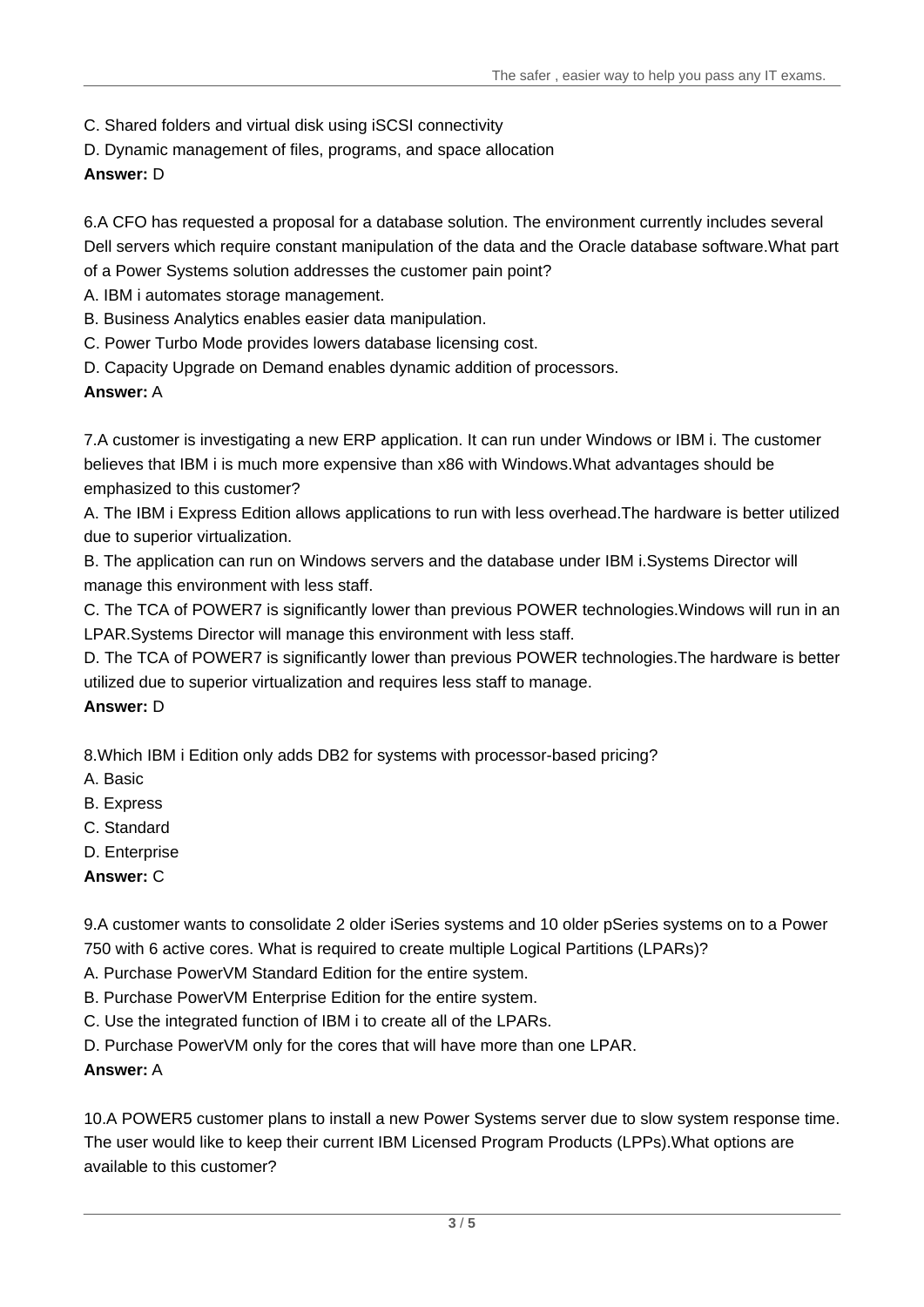A. IBM LPPs can be transferred from POWER5 to POWER7.

B. POWER5 upgrades directly to POWER7 along with LPPs using an RPQ

C. POWER5 Enterprise Editions can be upgraded to POWER7 with IBM LPPs at a reduced price.

D. For MES upgrades to POWER6 and POWER7, IBM LPPs are carried over as part of the upgrade process at no additional charge.

## **Answer:** A

11.An IBM i customer using Lotus Domino email has acquired a company with over 12,000 Exchange email users running on six x86-based Windows servers. The CIO must decide whether to continue using Exchange or to migrate the acquired company users to Domino.Which factor will influence the CIO decision? The contract of the contract of the contract of the contract of the contract of the contract of the contract of the contract of the contract of the contract of the contract of the contract of the contract of the

A. Microsoft Exchange Server 2010 is fully supported on POWER7 under IBM i 7.1.

B. Domino Version 8.5.1 will support a maximum of 15,000 email users per POWER7 server.

C. The Domino email infrastructure and ongoing support costs are significantly lower than using Windows servers. The contract of the contract of the contract of the contract of the contract of the contract of the contract of the contract of the contract of the contract of the contract of the contract of the contract of the c

D. IBM Message Broker Version 7 utilizing POWER7 multithreading supports huge volumes of email interchange between Domino and Exchange.

## **Answer:** C

12.A CIO wants to improve business responsiveness and operational speed by dynamically reallocating resources to applications as needed.In addition to a Power Systems server, which of the following solutions will address the customer requirement?

- A. IBM i
- B. PowerVM
- C. VMControl
- D. Systems Director
- **Answer:** B

13.A customer wants a tool that will help convert some of their legacy RPG green screens to a more graphical, user-friendly interface. What IBM solution provides this capability?

- A. HATS for 5250 Applications
- B. WebSphere Graphical Services
- C. WebSphere Application Services
- D. Rational Open Access: RPG Edition

## **Answer:** A

14.An IBM i customer has an ERP solution that must interface to a Dell x86 web server which provides Payment Card Information (PCI) data for credit card transactions. The customer wants an easier solution to manage.Which of the following would meet this requirement?

A. Use the IBM i Zend Server to create a simple API to directly interface to IBM i based applications for PCI. **Provide** the contract of the contract of the contract of the contract of the contract of the contract of the contract of the contract of the contract of the contract of the contract of the contract of the contract of

B. Install IBM Internet Security Systems (ISS) software to support a direct PCI interface to the x86 web server. The contract of the contract of the contract of the contract of the contract of the contract of the contract of the contract of the contract of the contract of the contract of the contract of the contract of the co

C. Implement IBM HTTP Server for i, running Apache directly on IBM i, in order to support the PCI data